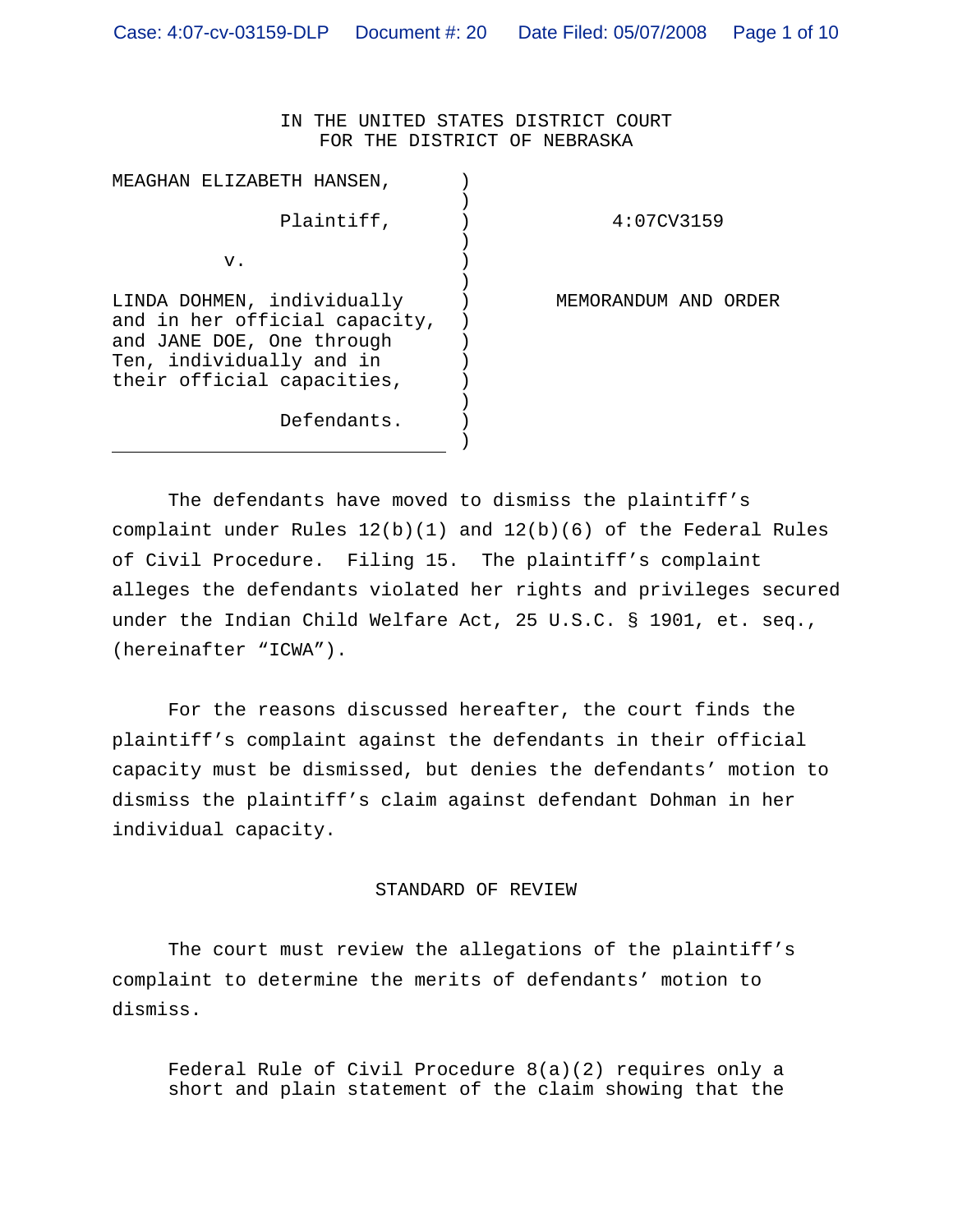pleader is entitled to relief, in order to give the defendant fair notice of what the . . . claim is and the grounds upon which it rests. . . . While a complaint attacked by a Rule  $12(b)(6)$  motion to dismiss does not need detailed factual allegations, . . . a plaintiff's obligation to provide the grounds of his entitlement to relief requires more than labels and conclusions, and a formulaic recitation of the elements of a cause of action will not do. . . . Factual allegations must be enough to raise a right to relief above the speculative level,  $\ldots$  on the assumption that all the allegations in the complaint are true (even if doubtful in fact). . . .

Bell Atlantic Corp. v. Twombly, 127 S.Ct. 1955, 1964-65 (2007)(internal citations and quotation marks omitted)(overruling Conley v. Gibson, 355 U.S. 41, 45 (1957)).

THE PLAINTIFF'S COMPLAINT

The plaintiff's complaint alleges:

Defendant Linda Dohmen and other employees of the Nebraska Health and Human Services System violated the plaintiff's rights secured under the federal Indian Child Welfare Act of 1978. The plaintiff alleges she is the biological mother of Kenten Hansen, and that both she and Kenton Hansen are enrolled members of the Iowa Tribe of Kansas and Nebraska. Filing 5, ¶ 8.

The plaintiff alleges the defendants knew the plaintiff and Kenton Hansen were tribe members, yet they ignored this fact while initiating and overseeing a process that culminated in Kenton Hansen's adoption by a non-Indian family. The plaintiff specifically alleges the defendants repeatedly and with malicious intent ignored and violated the provisions of 25 U.S.C. § 1912(d) of the ICWA by: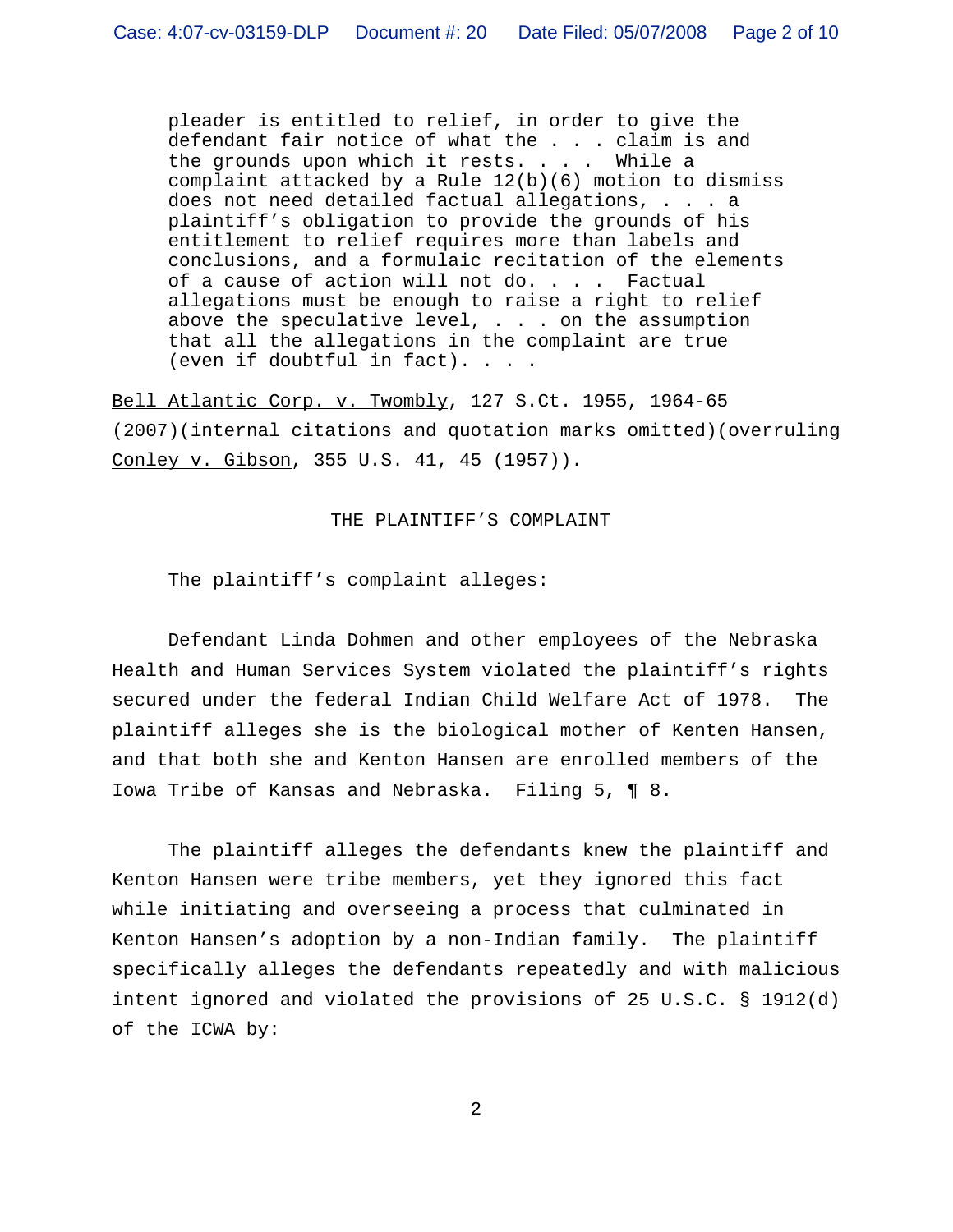- Placing Kenton Hansen in foster care without first providing remedial services and rehabilitative programs designed to prevent the breakup of his Indian family, and satisfying a court that such efforts were made. Filing 5, ¶¶ 11-12.
- Failing to present sufficient evidence that Kenten Hansen's continued custody by his Indian parent was likely to result in serious emotional or physical damage. Filing 5, ¶ 13.
- Failing to make certain that plaintiff's relinquishment of parental rights was recorded before a court of competent jurisdiction. Filing 5, ¶ 16.
- Placing plaintiff's son with non-Indian foster and adoptive parents without good cause. Filing 5, ¶ 17.

The complaint further alleges defendant Dohmen coerced the plaintiff to relinquish her parental rights on June 20, 2003 through the use of threats, fraud and duress while the plaintiff was hospitalized and under the influence of morphine, and as a result thereof, the plaintiff's familial relationship with Kenton Hansen was terminated. Filing 5, ¶¶ 14-15.

Finally, the complaint alleges defendants Doe failed to adequately hire, train, supervise, and discipline Health and Human Services social workers, thereby ratifying defendant Dohman's unlawful conduct and demonstrating the existence of a de facto policy or custom that tolerates and promotes social worker misconduct and violation of ICWA rights. Filing 5, ¶¶ 18-20.

The plaintiff seeks an award of damages and attorney fees. Filing 5, p. 6-7 (prayer for relief).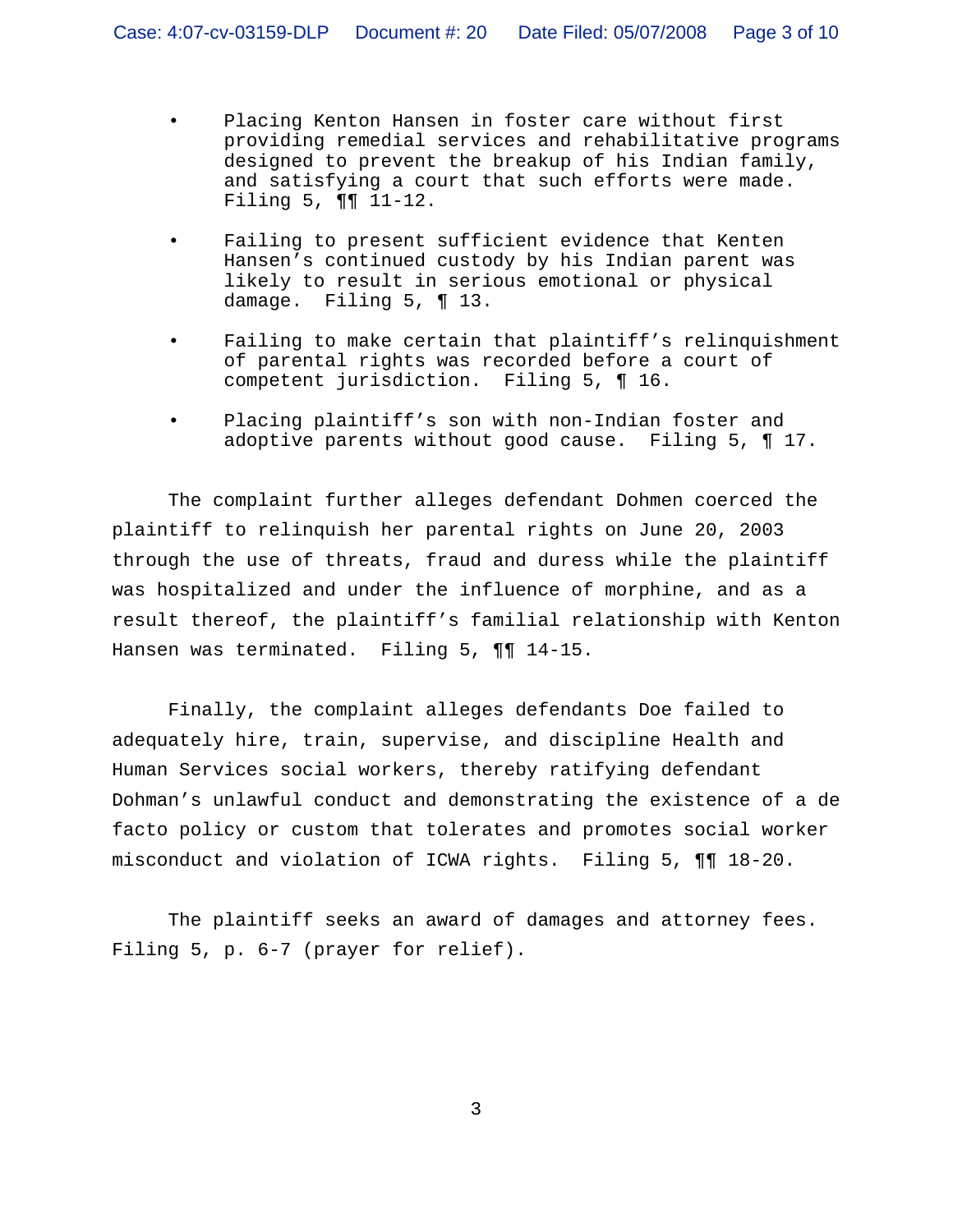## LEGAL ANALYSIS

The defendants argue that plaintiff's claim for damages against the defendants in their official capacity is barred by Eleventh Amendment immunity. They further claim the plaintiff has already litigated the issue of when the ICWA became applicable to the child placement, relinquishment, and adoption proceedings at issue in this case; the ruling in In re Adoption of Kenten H., 272 Neb. 846, 855, 725 N.W.2d 548, 555 (2007) has preclusive effect in this litigation under the doctrine of collateral estoppel; and applying this Nebraska Supreme Court ruling, the plaintiff's complaint fails to state any claim that the defendants violated her rights under the ICWA. The defendants argue that in the absence of any potential claim under the ICWA, the plaintiff has failed to allege any rights protected or secured under federal law were violated, cannot state a claim under 42 U.S.C. § 1983, and this court lacks federal question subject matter jurisdiction.

## A. Eleventh Amendment Immunity

"[T]he Eleventh Amendment grants the State a legal power to assert a sovereign immunity defense should it choose to do so." Wisconsin Dept. of Corrections v. Schacht, 524 U.S. 381, 389 (1998). Sovereign immunity does not bar damage claims against state officials acting in their individual capacities, nor does it bar § 1983 claims seeking equitable relief from state employee defendants acting in their official capacity. However, damage claims against state employees acting in their official capacities are barred by the Eleventh Amendment. Murphy v. State of Ark., 127 F.3d 750, 754 (8th Cir. 1997).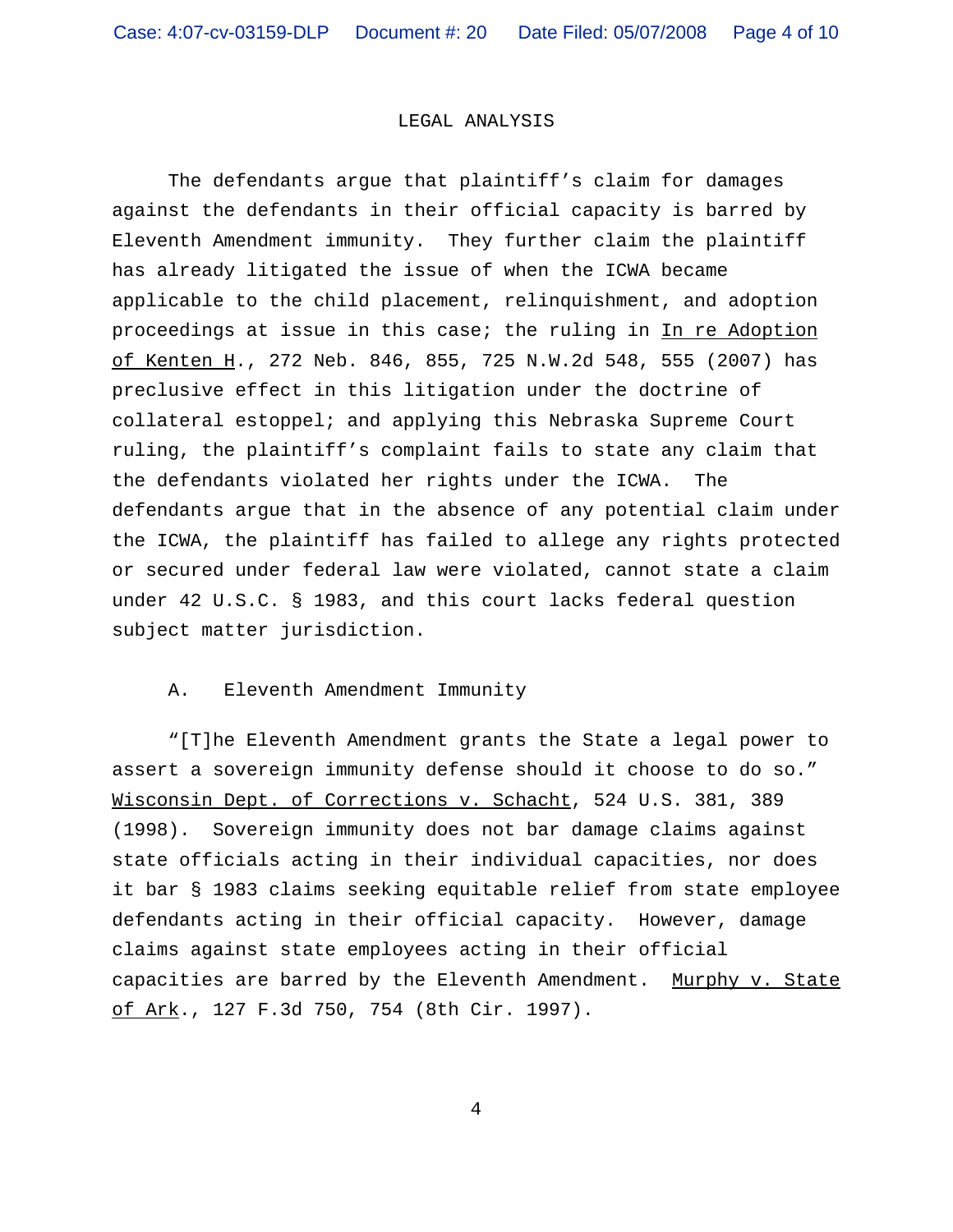The plaintiff's complaint does not seek prospective relief. The plaintiff seeks general, special, pecuniary, and punitive damages, and an award of attorneys fees. Filing 5, p. 6. To the extent she seeks this recovery from the defendants, all of whom are allegedly state employees, for conduct performed in their official capacities, such claims must be dismissed as barred by the Eleventh Amendment.<sup>1</sup> See Burlison v. U.S., 627 F.2d 119, 122 (8th Cir. 1980)(holding that a court may dismiss a complaint based on immunity if the defense is established on the face of the complaint).

B. Collateral Estoppel.

The defendants claim the plaintiff's complaint must be dismissed in its entirety on the basis of issue preclusion. They argue that In re Adoption of Kenten H., 272 Neb. 846, 855, 725 N.W.2d 548, 555 (2007), held that the ICWA was not applicable to actions occurring prior to October 8, 2003. The defendants claim the plaintiff is bound by this prior Nebraska Supreme Court ruling, and since her pending federal complaint rests solely on alleged events occurring prior to October 8, 2003, she cannot state a claim that her rights under the ICWA were violated.

Although the parties have not addressed the issue, the court initially notes that a Rule  $12(b)(1)$  and Rule  $12(b)(6)$  motion is generally not the proper procedural vehicle for seeking dismissal

<sup>&</sup>lt;sup>1</sup>The court notes that the plaintiff's brief appears to concede this point. It does not address the defendant's Eleventh Amendment argument or the plaintiff's official capacity claims, and concludes by stating, "WHEREFORE, Plaintiff respectfully requests that the Defendant's Motion to Dismiss be overruled with respect to the Defendant Dohmen in her individual capacity." Filing 19, p. 4.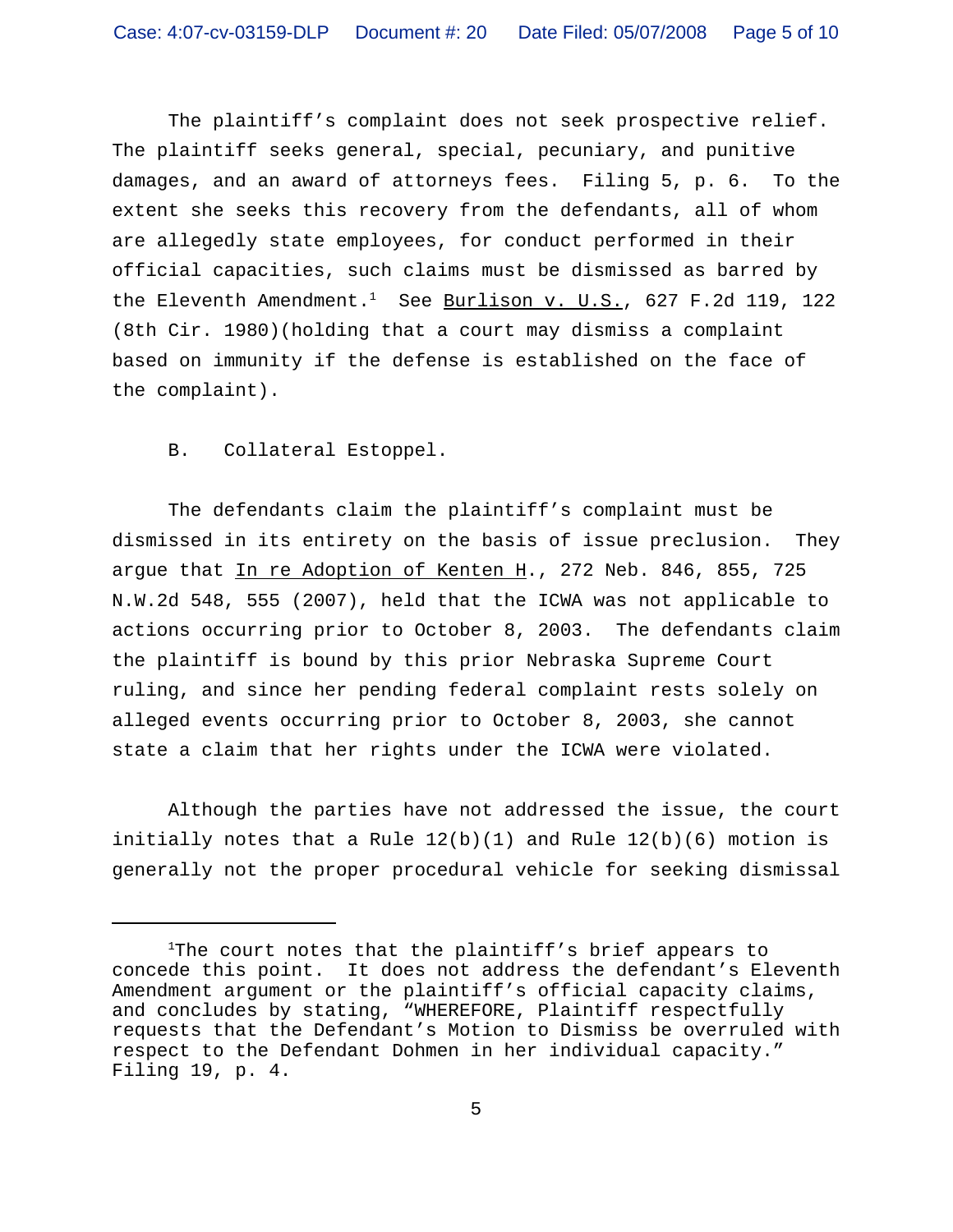of the plaintiff's complaint based on the affirmative defense of collateral estoppel. U.S. Gypsum Co. v. Indiana Gas Co., Inc. 350 F.3d 623, 626 (7th Cir. 2003)(holding dismissal of a complaint on basis of issue preclusion was improper because the allegations of the complaint stated a claim, the complaint did not alleg[e] (and thus admit[]) the ingredients of a defense," and "[c]omplaints need not anticipate or attempt to defuse potential defenses"); Berwind Corp. v. Commissioner of Social Security, 307 F.3d 222, 234 (3d Cir. 2002)("Res judicata is an affirmative defense and not a doctrine that would defeat subject matter jurisdiction of this court."). The merits of a collateral estoppel defense should be raised and resolved by summary judgment under Rule 56 or by trial. American Realty Trust, Inc. v. Hamilton Lane Advisors, Inc., 115 Fed. Appx. 662, 664, 2004 WL 2297150, 1 (5th Cir. 2004)("Res judicata is an affirmative defense that should not be raised as part of a  $12(b)(6)$  motion, but should instead be addressed at summary judgment or at trial."); Garcia v. International Elevator Co., Inc., 358 F.3d 777, 782 (10th Cir. 2004)("Whether res judicata or collateral estoppel bars this action in whole or part is more appropriately decided in the context of a motion for summary judgment than it is in the context of a defendant's motion to dismiss.")

However, the plaintiff has not objected to resolving the defendants' issue preclusion defense by motion to dismiss, no prejudice will arise by doing so, and the court may therefore address the substantive merits of the defendants' collateral estoppel defense as raised in the pending motion. Test Masters Educational Services, Inc. v. Singh, 428 F.3d 559, 570 n. 2 (5th Cir. 2005)(holding that "generally a res judicata contention cannot be brought in a motion to dismiss; it must be pleaded as an affirmative defense," but resolving the motion because the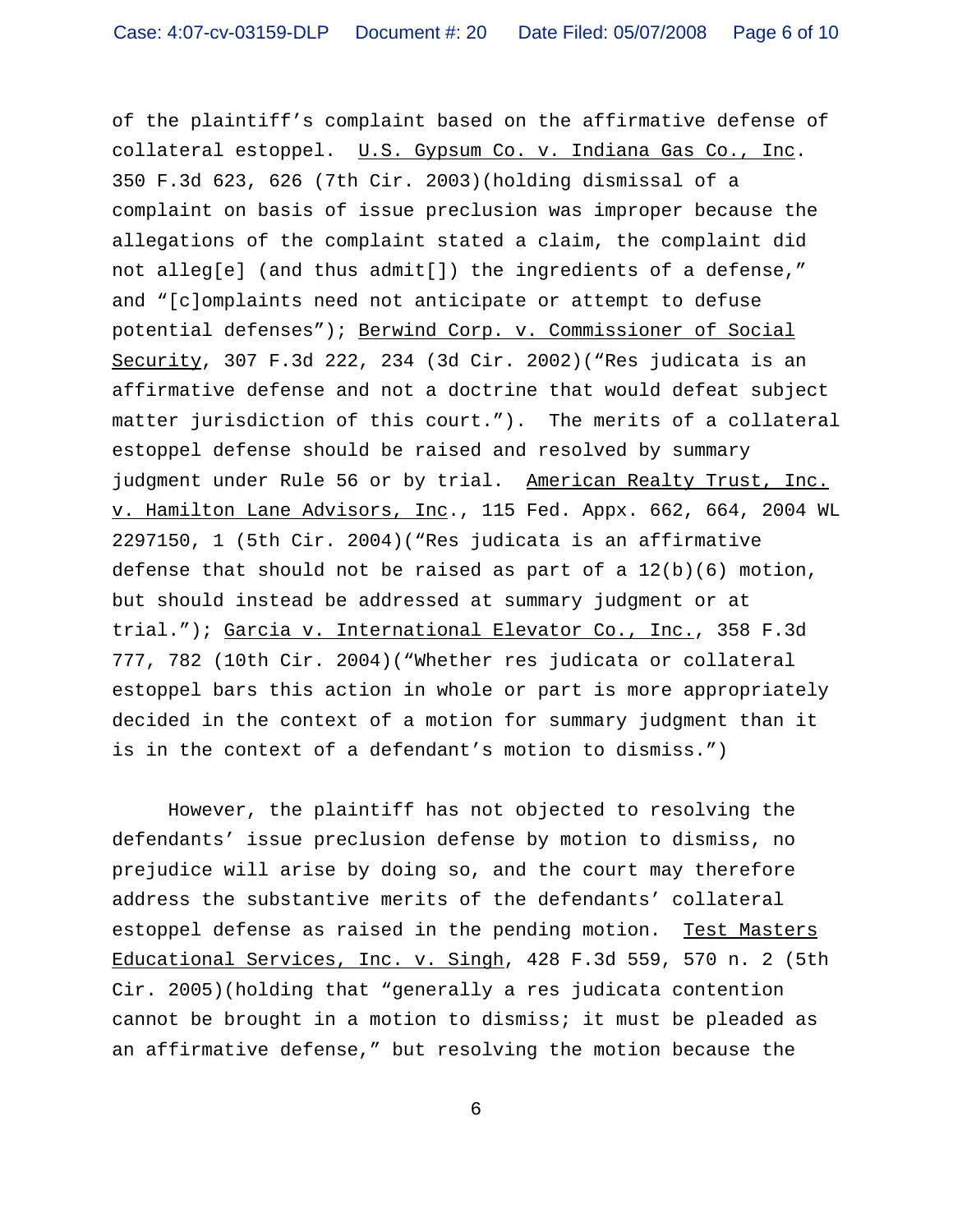plaintiff raised no procedural objection); In re Sonus Networks, Inc, Shareholder Derivative Litigation, 499 F.3d 47, 56 (1st Cir. 2007)(holding that although res judicata is an affirmative defense, where the defendant raises the issue by a motion to dismiss, and the plaintiff does not object to the procedure, the court may resolve the issue on such a motion). Moreover, even if the matter is not properly before the court as a Rule  $12(b)(6)$ motion, the court may sua sponte deem the motion as one for summary judgment and decide the merits of the collateral estoppel defense. Moch v. East Baton Rouge Parish School Bd., 548 F.2d 594, 596 n. 3 (5th Cir. 1977)("Generally, a party cannot base a 12(b)(6) motion on res judicata," but the court can sua sponte consider such motions and issue a ruling under Rule 56).

The court notes the plaintiff has raised no procedural objection to the defendants' motion, and the parties have mutually advanced the Nebraska Supreme Court's decision in In re Adoption of Kenten H. for the court's consideration of the defendants' motion. The court will therefore judicially notice the decision in In re Adoption of Kenten H. as either authority or evidence relevant to defendants' claim of issue preclusion, and will address the collateral estoppel issues raised on the merits.

"Under collateral estoppel, once a court has decided an issue of fact or law necessary to its judgment, that decision may preclude relitigation of the issue in a suit on a different cause of action involving a party to the first case." Allen v. McCurry, 449 U.S. 90, 94 (1980). "The federal courts generally have also consistently accorded preclusive effect to issues decided by state courts. . . . Thus, res judicata and collateral estoppel not only reduce unnecessary litigation and foster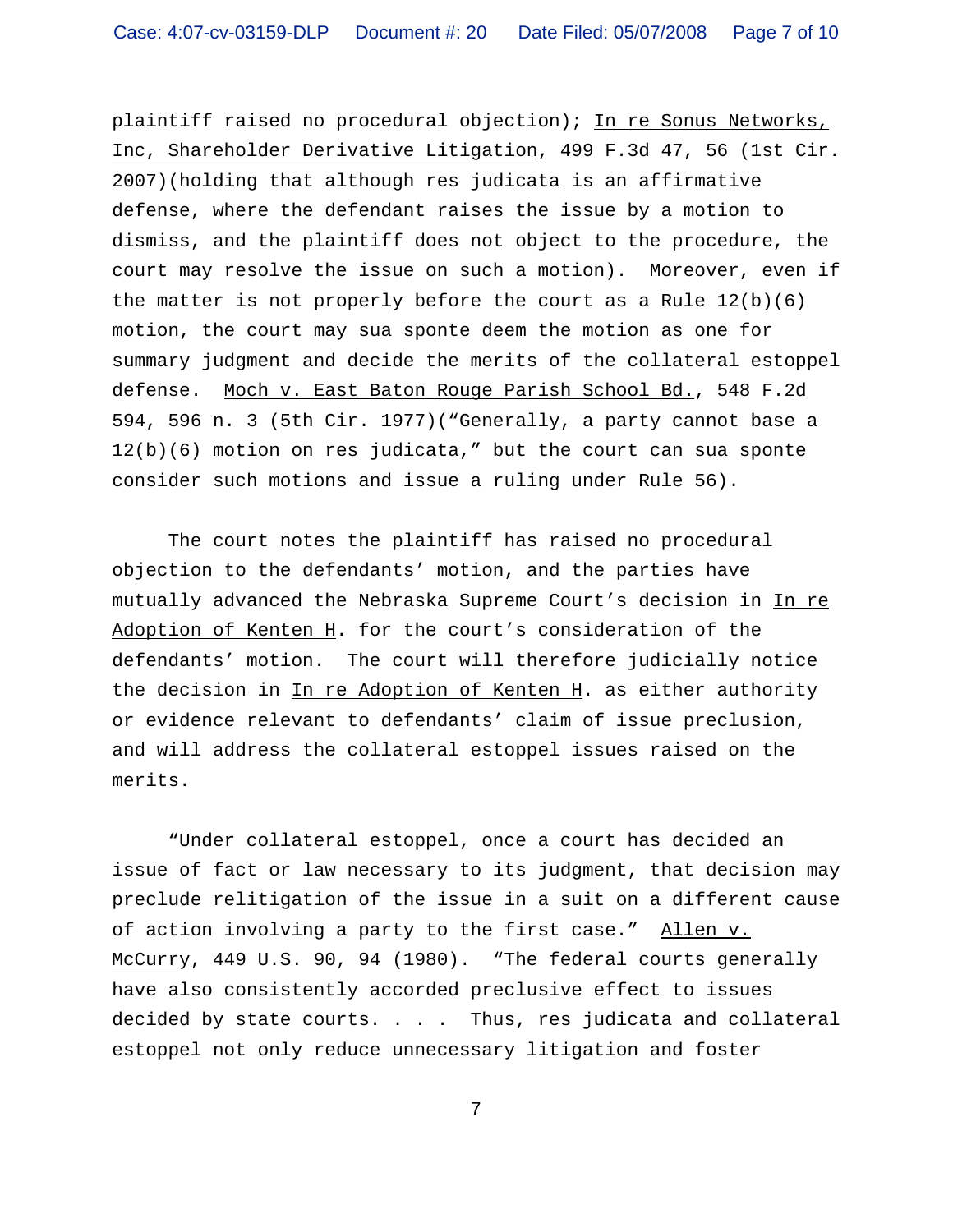reliance on adjudication, but also promote the comity between state and federal courts that has been recognized as a bulwark of the federal system." Allen, 449 U.S. at 95-96.

Defendants seeking a judgment based on issue preclusion must prove the plaintiff in the pending federal case was a party, or in privity with a party, to a prior lawsuit; the issue sought to be precluded in the pending case was raised, actually litigated, and determined by a valid and final judgment in the prior case; and the determination in the prior action was essential to the judgment in that case. Robinette v. Jones, 476 F.3d 585, 589 (8th Cir. 2007). The plaintiff in this pending federal case was the plaintiff in In re Adoption of Kenten H. The Nebraska Court held that the NICWA applies only prospectively from the date Kenten Hansen's Indian child status was established of record, and this determination was the "critical issue," (In re Adoption of Kenten H., 272 Neb. at 854, 725 N.W.2d at 554), and therefore essential to that Court's decision denying the plaintiff relief under the NICWA. Accordingly, the question before this court is whether the plaintiff raised and litigated, and the Nebraska Supreme Court ruled against the plaintiff on a material issue that she now seeks to re-litigate in this forum.

The plaintiff's state court complaint raised a claim under the Nebraska Indian Child Welfare Act and Nebraska's statutes governing termination of parental rights and adoption proceedings. Her state court complaint "sought to set aside Kenten's adoption because her relinquishment 'was obtained through fraud, threats, coercion and duress' and because her consent was obtained in violation of certain DHHS regulations and provisions of [the Nebraska Indian Child Welfare Act, ("NICWA")]." Id. at 852, 725 N.W.2d at 553. Relying on In re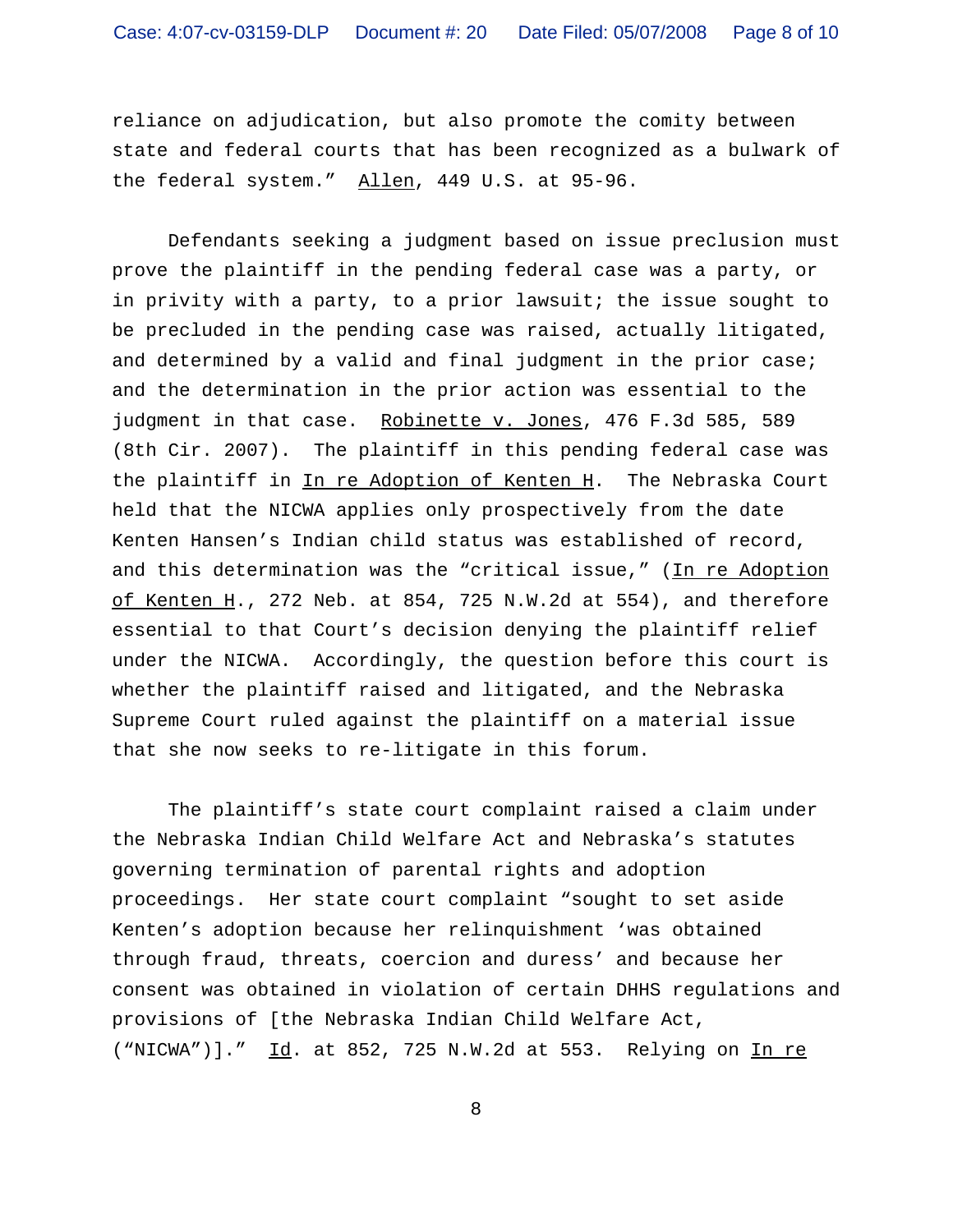S.B., 130 Cal. App. 4th 1148, 30 Cal. Rptr. 3d 726 (2005), State ex rel. Juv. Dept. v. Tucker, 76 Or. App. 673, 710 P.2d 793 (1985), In Interest of A.G.-G, 899 P.2d 319 (Colo. App.1995), and People in Interest of A.E., 749 P.2d 450 (Colo. App. 1987), the Nebraska Supreme Court concluded "Kenten's status as an Indian child was established on the record when the Iowa Tribe entered its appearance in the adoption proceeding on October 8, 2003, 8 days after entry of the decree of adoption." In re S.B. raised claims for relief under the federal Indian Child Welfare Act, 25 U.S.C. § 1901 et seq.; State ex rel. Juv. Dept. v. Tucker, In Interest of A.G.-G, and People in Interest of A.E. raised claims under both the federal ICWA and relevant state law. The Nebraska Court reasoned that "[t]hese cases establish that the provisions of ICWA and NICWA apply prospectively from the date Indian child status is established on the record." In re Adoption of Kenten, 272 Neb. at 855, 725 N.W.2d at 555. It therefore held that "NICWA applies prospectively" from October 8, 2003, and "[b]ecause NICWA applies only prospectively from the date it is established on the record, Meaghan may not now argue that her consent to Kenten's relinquishment is invalid because it was not obtained pursuant to the substantive provisions of § 43-1506(1)" of the NICWA. Id.

In re Adoption of Kenten H. cited to federal law and cases interpreting federal law as instructive when determining the meaning and application of the NICWA. However, the plaintiff's complaint did not raise a federal ICWA claim, and the Nebraska Supreme Court's decision did not determine the plaintiff's rights, if any, under the federal ICWA. Specifically, the Nebraska Supreme Court held that the NICWA did not apply to acts that allegedly occurred before October 8, 2003. This court is aware that "[t]he NICWA provisions correspond closely to the